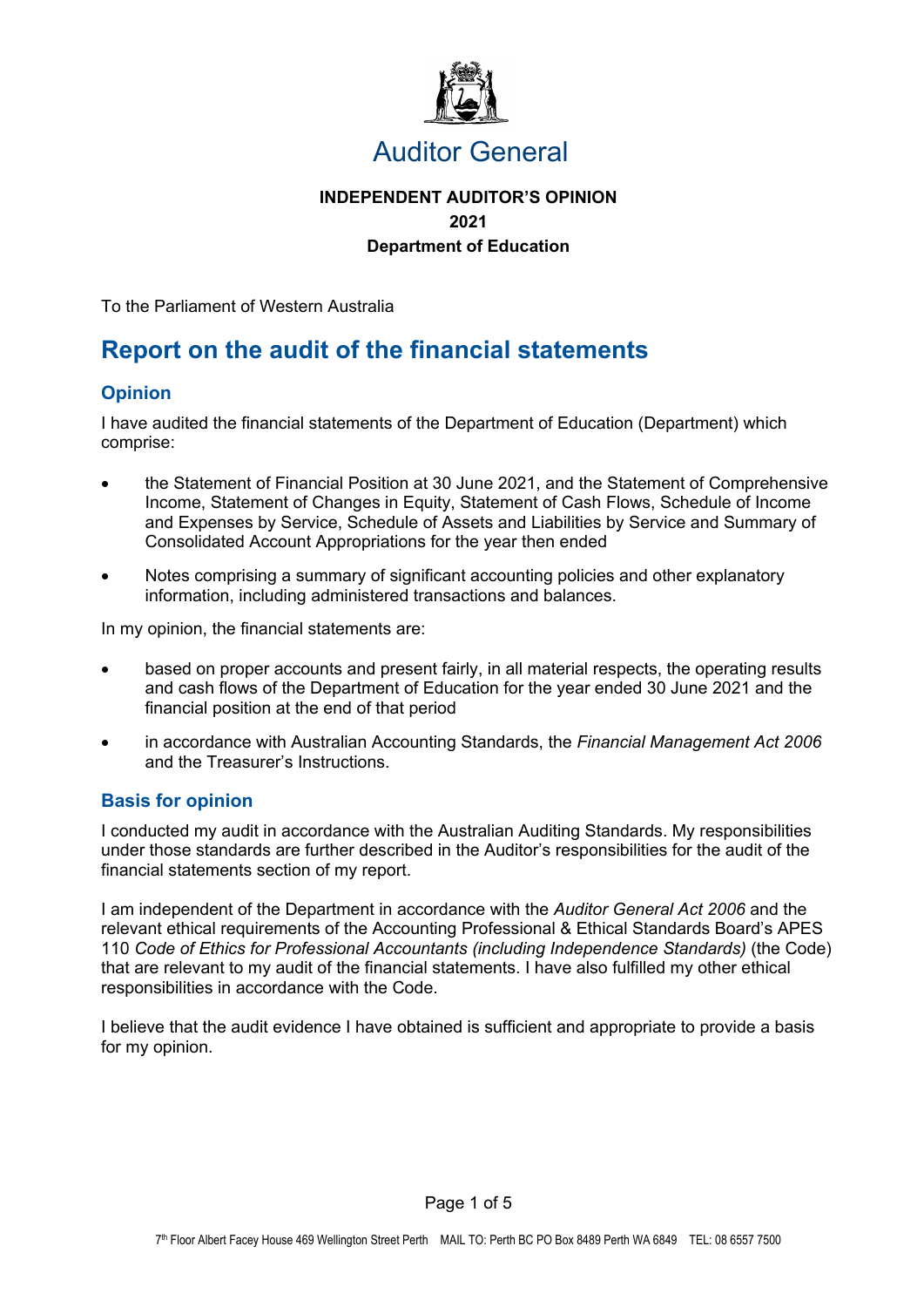## **Responsibilities of the Director General for the financial statements**

The Director General is responsible for:

- keeping proper accounts
- preparation and fair presentation of the financial statements in accordance with Australian Accounting Standards, the *Financial Management Act 2006* and the Treasurer's **Instructions**
- such internal control as they determine is necessary to enable the preparation of financial statements that are free from material misstatement, whether due to fraud or error.

In preparing the financial statements, the Director General is responsible for:

- assessing the entity's ability to continue as a going concern
- disclosing, as applicable, matters related to going concern
- using the going concern basis of accounting unless the Western Australian Government has made policy or funding decisions affecting the continued existence of the Department.

### **Auditor's responsibilities for the audit of the financial statements**

As required by the *Auditor General Act 2006*, my responsibility is to express an opinion on the financial statements. The objectives of my audit are to obtain reasonable assurance about whether the financial statements as a whole are free from material misstatement, whether due to fraud or error, and to issue an auditor's report that includes my opinion. Reasonable assurance is a high level of assurance, but is not a guarantee that an audit conducted in accordance with Australian Auditing Standards will always detect a material misstatement when it exists.

Misstatements can arise from fraud or error and are considered material if, individually or in the aggregate, they could reasonably be expected to influence the economic decisions of users taken on the basis of the financial statements. The risk of not detecting a material misstatement resulting from fraud is higher than for one resulting from error, as fraud may involve collusion, forgery, intentional omissions, misrepresentations or the override of internal control.

A further description of my responsibilities for the audit of the financial statements is located on the Auditing and Assurance Standards Board website. This description forms part of my auditor's report and can be found at https://www.auasb.gov.au/auditors\_responsibilities/ar4.pdf.

# **Report on the audit of controls**

### **Opinion**

I have undertaken a reasonable assurance engagement on the design and implementation of controls exercised by the Department of Education. The controls exercised by the Department are those policies and procedures established by the Director General to ensure that the receipt, expenditure and investment of money, the acquisition and disposal of property, and the incurring of liabilities have been in accordance with legislative provisions (the overall control objectives).

My opinion has been formed on the basis of the matters outlined in this report.

In my opinion, in all material respects, the controls exercised by the Department of Education are sufficiently adequate to provide reasonable assurance that the receipt, expenditure and investment of money, the acquisition and disposal of property and the incurring of liabilities have been in accordance with legislative provisions during the year ended 30 June 2021.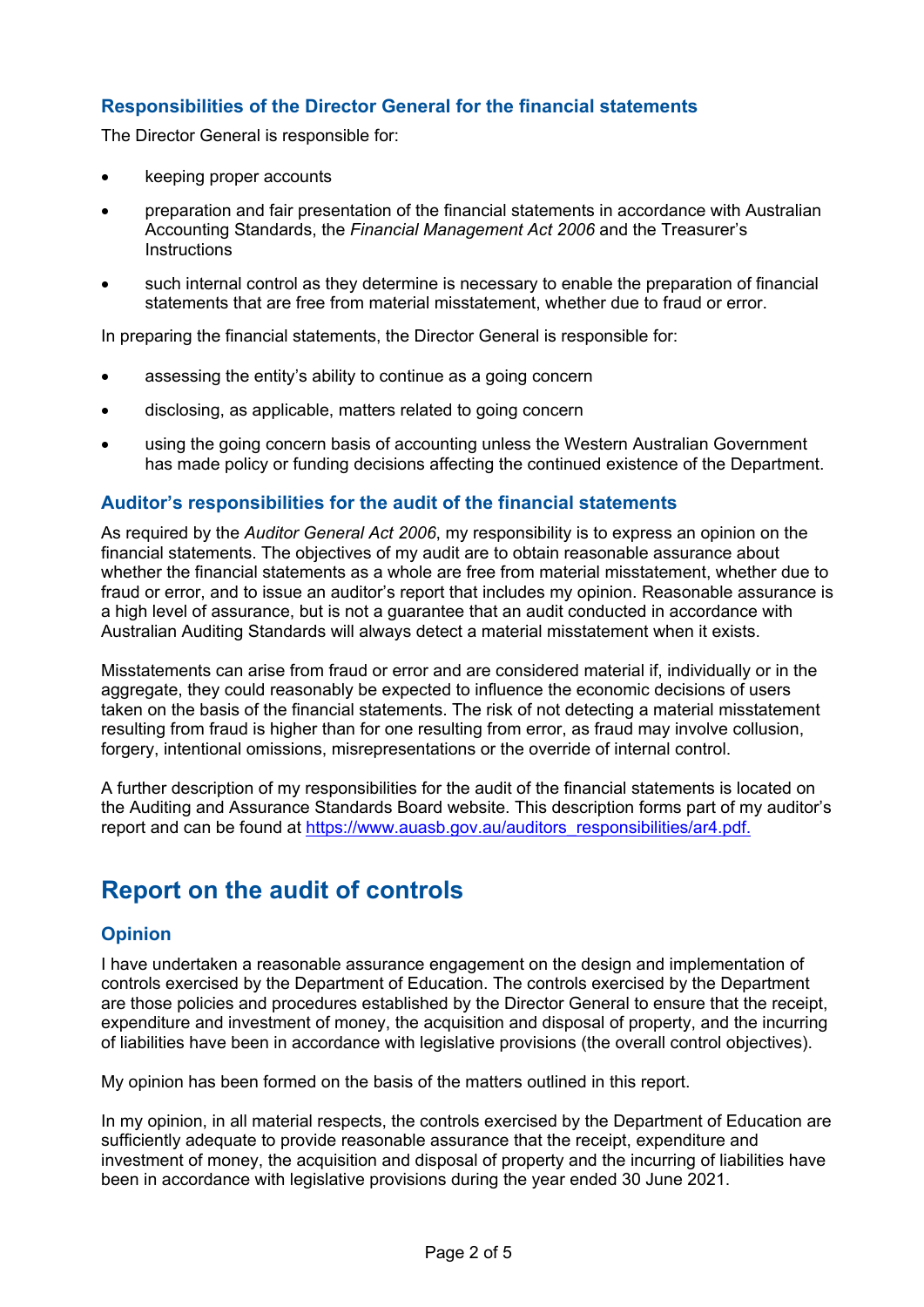## **The Director General's responsibilities**

The Director General is responsible for designing, implementing and maintaining controls to ensure that the receipt, expenditure and investment of money, the acquisition and disposal of property and the incurring of liabilities are in accordance with the *Financial Management Act 2006*, the Treasurer's Instructions and other relevant written law.

### **Auditor General's responsibilities**

As required by the *Auditor General Act 2006*, my responsibility as an assurance practitioner is to express an opinion on the suitability of the design of the controls to achieve the overall control objectives and the implementation of the controls as designed. I conducted my engagement in accordance with Standard on Assurance Engagements ASAE 3150 *Assurance Engagements on Controls* issued by the Australian Auditing and Assurance Standards Board. That standard requires that I comply with relevant ethical requirements and plan and perform my procedures to obtain reasonable assurance about whether, in all material respects, the controls are suitably designed to achieve the overall control objectives and were implemented as designed.

An assurance engagement involves performing procedures to obtain evidence about the suitability of the controls design to achieve the overall control objectives and the implementation of those controls. The procedures selected depend on my judgement, including an assessment of the risks that controls are not suitably designed or implemented as designed. My procedures included testing the implementation of those controls that I consider necessary to achieve the overall control objectives.

I believe that the evidence I have obtained is sufficient and appropriate to provide a basis for my opinion.

### **Limitations of controls**

Because of the inherent limitations of any internal control structure, it is possible that, even if the controls are suitably designed and implemented as designed, once in operation, the overall control objectives may not be achieved so that fraud, error or non-compliance with laws and regulations may occur and not be detected. Any projection of the outcome of the evaluation of the suitability of the design of controls to future periods is subject to the risk that the controls may become unsuitable because of changes in conditions.

## **Report on the audit of the key performance indicators**

#### **Opinion**

I have undertaken a reasonable assurance engagement on the key performance indicators of the Department of Education for the year ended 30 June 2021. The key performance indicators are the Under Treasurer-approved key effectiveness indicators and key efficiency indicators that provide performance information about achieving outcomes and delivering services.

In my opinion, in all material respects, the key performance indicators of the Department of Education are relevant and appropriate to assist users to assess the Department's performance and fairly represent indicated performance for the year ended 30 June 2021.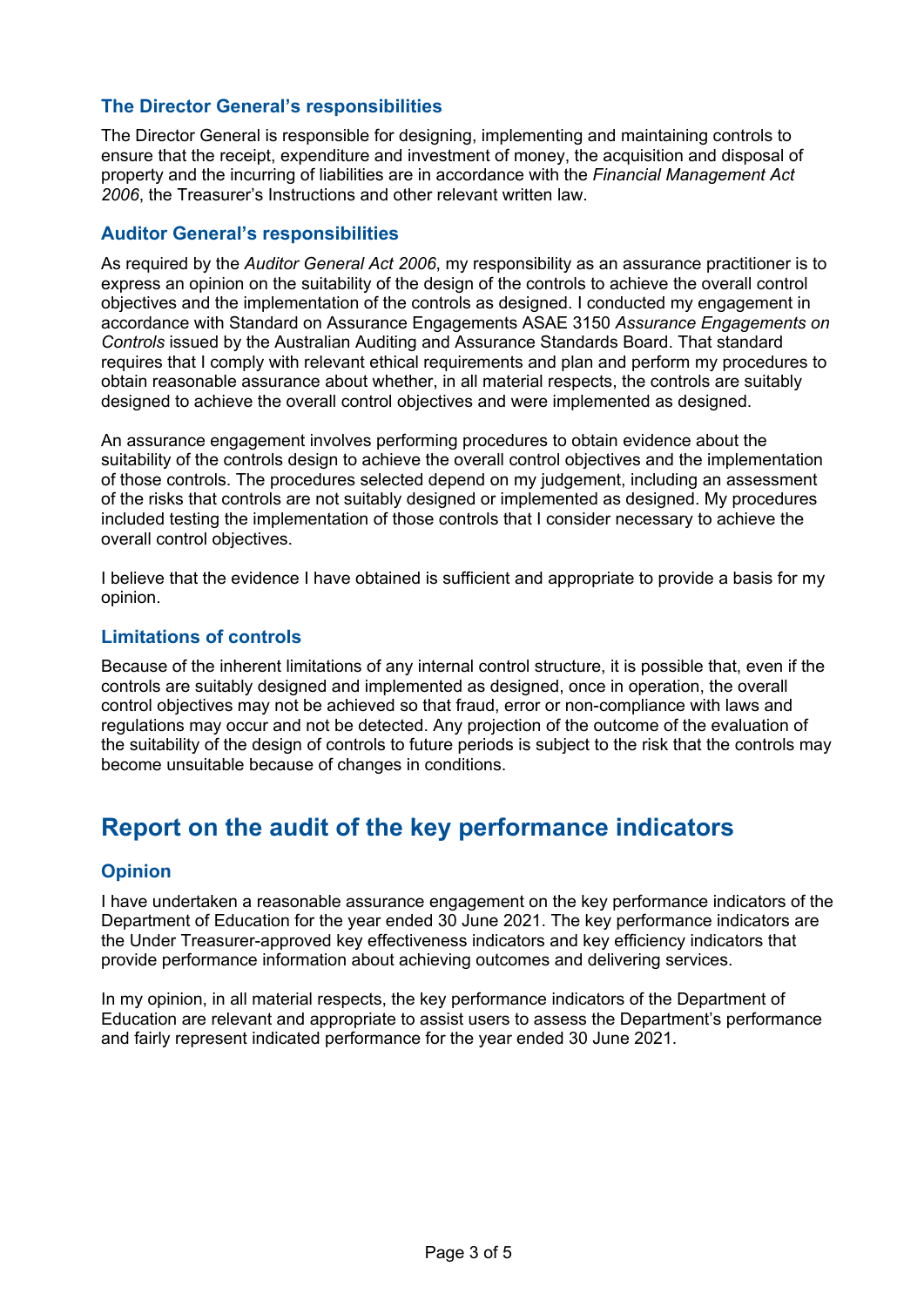### **The Director General's responsibilities for the key performance indicators**

The Director General is responsible for the preparation and fair presentation of the key performance indicators in accordance with the *Financial Management Act 2006* and the Treasurer's Instructions and for such internal control as the Director General determines necessary to enable the preparation of key performance indicators that are free from material misstatement, whether due to fraud or error.

In preparing the key performance indicators, the Director General is responsible for identifying key performance indicators that are relevant and appropriate, having regard to their purpose in accordance with Treasurer's Instruction 904 *Key Performance Indicators*.

#### **Auditor General's responsibilities**

As required by the *Auditor General Act 2006*, my responsibility as an assurance practitioner is to express an opinion on the key performance indicators. The objectives of my engagement are to obtain reasonable assurance about whether the key performance indicators are relevant and appropriate to assist users to assess the entity's performance and whether the key performance indicators are free from material misstatement, whether due to fraud or error, and to issue an auditor's report that includes my opinion. I conducted my engagement in accordance with Standard on Assurance Engagements ASAE 3000 *Assurance Engagements Other than Audits or Reviews of Historical Financial Information* issued by the Australian Auditing and Assurance Standards Board. That standard requires that I comply with relevant ethical requirements relating to assurance engagements.

An assurance engagement involves performing procedures to obtain evidence about the amounts and disclosures in the key performance indicators. It also involves evaluating the relevance and appropriateness of the key performance indicators against the criteria and guidance in Treasurer's Instruction 904 for measuring the extent of outcome achievement and the efficiency of service delivery. The procedures selected depend on my judgement, including the assessment of the risks of material misstatement of the key performance indicators. In making these risk assessments I obtain an understanding of internal control relevant to the engagement in order to design procedures that are appropriate in the circumstances.

I believe that the evidence I have obtained is sufficient and appropriate to provide a basis for my opinion.

#### **My independence and quality control relating to the reports on controls and key performance indicators**

I have complied with the independence requirements of the *Auditor General Act 2006* and the relevant ethical requirements relating to assurance engagements. In accordance with ASQC 1 *Quality Control for Firms that Perform Audits and Reviews of Financial Reports and Other Financial Information, and Other Assurance Engagements*, the Office of the Auditor General maintains a comprehensive system of quality control including documented policies and procedures regarding compliance with ethical requirements, professional standards and applicable legal and regulatory requirements.

### **Other information**

The Director General is responsible for the other information. The other information is the information in the entity's annual report for the year ended 30 June 2021, but not the financial statements, key performance indicators and my auditor's report.

My opinions do not cover the other information and, accordingly, I do not express any form of assurance conclusion thereon.